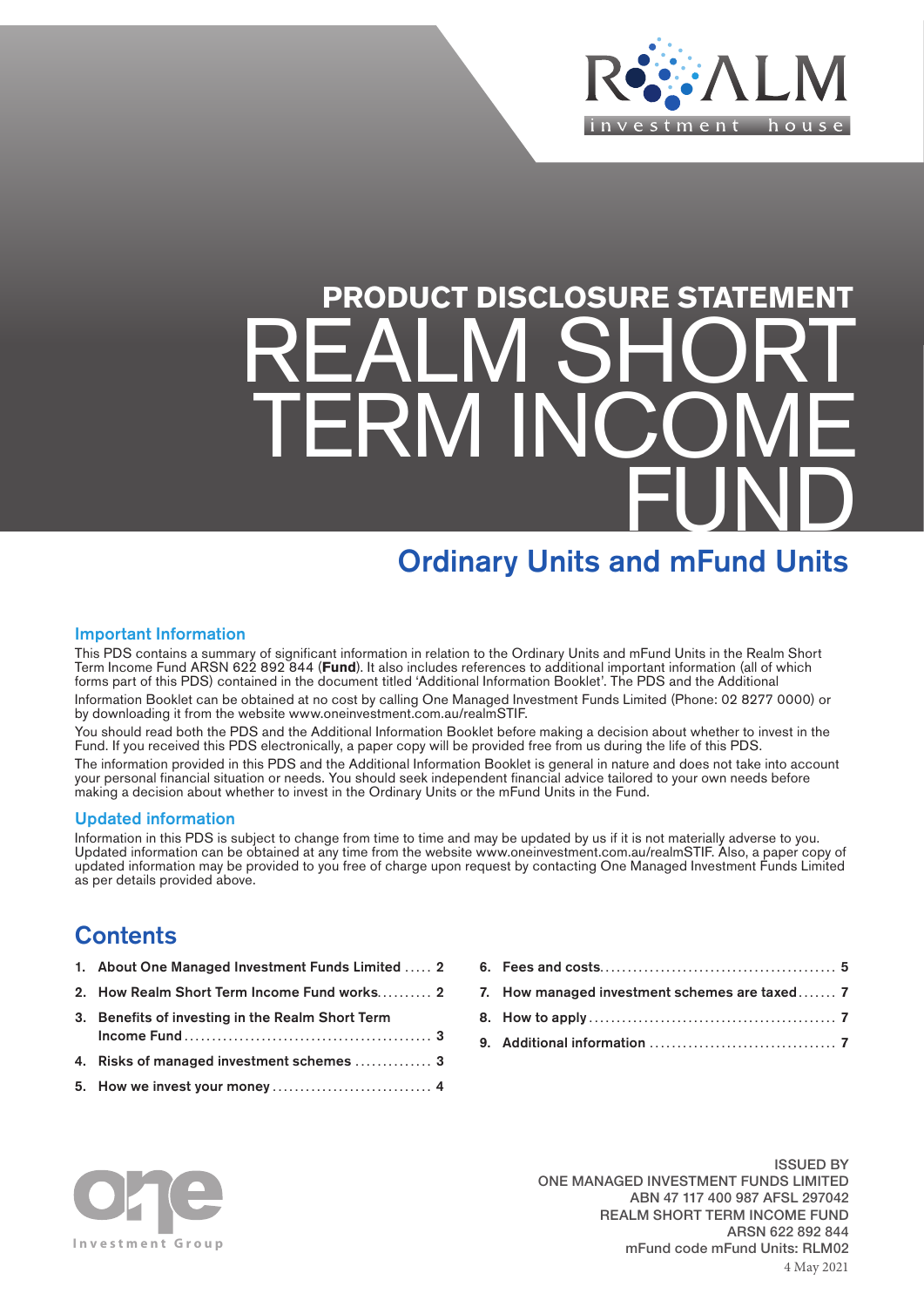# 1. One Managed Investment Funds Limited

The responsible entity of the Fund is One Managed Investment Funds Limited (the **Responsible Entity**). Further information about the Responsible Entity can be found in Section 1.2 below. The Responsible Entity has appointed Realm Investment Management Pty Ltd ACN 158 876 807 (**Realm** or the **Investment Manager**) as the investment manager of the Fund. The Investment Manager's role is to manage the Fund's investments.

# 1.1. The Investment Manager

The Investment Manager forms part of Realm Investment House. Realm Investment House is an asset management firm that has been established by an experienced team of professionals with tested investment beliefs, processes and extensive networks. Realm Investment House is passionate and committed to understanding markets and using the information to deliver a quality outcome for clients.

# 1.2. The Responsible Entity/Custodian

One Managed Investment Funds Limited (we, us or our) is part of the One Investment Group. One Investment Group is an independent funds management business specialising in providing Responsible Entity, Trustee, Custody and Administration services. One Investment Group is responsible for numerous funds in a wide range of underlying asset classes including infrastructure, real estate, equities, fixed income, private equity and fund of funds.

As responsible entity of the Fund, our role is to ensure the operation of the Fund is in accordance with the Corporations Act.

We have appointed a properly authorised custodian to hold the Fund's assets. The role of the Custodian is limited to holding assets of the Fund and it has no supervisory role in relation to the operation of the Fund. The Custodian does not make investment decisions in respect of the assets held or manage those assets, and has no liability or responsibility to investors in the Fund. We may change the appointed custodian from time to time, without notice to you.

# 2. How the Realm Short Term Income Fund works

You should read the important information about how the Realm Short Term Income Fund works before making a decision. Go to the 'Additional Information Booklet' available from [www.oneinvestment.com.](http://www.oneinvestment.com.au/realmSTIF) [au/realmSTIF](http://www.oneinvestment.com.au/realmSTIF); in particular, Section 1 titled 'How the Realm Short Term Income Fund works'.

The material relating to 'How the Realm Short Term Income Fund works' may change between the time when you read this PDS and the day when you sign and submit the Application Form.

The Fund is structured as a unit trust. This means that as an investor you have a fixed beneficial interest in the assets of the Fund calculated as the proportion your Unit holding bears to all of the Units in the Fund which have been issued. You do not however have a right to demand any particular assets of the Fund be transferred to you.

The Unit price is the price at which Units in the Fund are issued and redeemed.

As the market value of the assets invested in by the Fund rises and falls, so does the Unit price. Unit prices are determined in accordance with the Fund's Constitution and are calculated each Business Day. We have a Unit Pricing Discretions Policy which sets out how we will exercise any discretion in relation to the unit pricing and a copy (and records of any departures from the policy) is available to investors from us on request.

The Unit price will be determined by dividing the net asset value of the Fund (which is properly referable to the class of Units for which the Unit price is being calculated) by the number of Units on issue in that class. Therefore, the Unit price will vary as the value of the Fund's assets varies and will vary across different classes of Units.

The net asset value of the Fund is the value of the Fund's assets less the liabilities of the Fund at the time it is calculated.

# 2.1. Ordinary Units and mFund Units

The Fund offers two classes of Units under this PDS. Ordinary Units and mFund Units.

All Unit classes will rank equally and have the same rights, restrictions, obligations and terms and conditions except as to fees

Because mFund Units are available through ASX's mFund service, an easy way to invest in mFund Units is to speak to your broker.

### 2.2. Other classes

The Fund may offer other classes of Units, including pursuant to a separate product disclosure statement. For a description of any other class of Units offered by separate offer document, please refer to the offer document issued for that class available at [www.oneinvestment.com.au/realmSTIF](http://www.oneinvestment.com.au/realmSTIF).

Other classes of Units may have different fees, expenses, minimum holdings and unit pricing, to reflect the differing nature of investors in those classes. Additional classes may be issued in the future with the same or different terms to any of the existing classes.

### 2.3. Minimum investment

The minimum investment you may make in the Fund is \$25,000 with additional investments of at least \$5,000. We may, in our discretion, accept other application amounts.

Because mFund Units are available through ASX's mFund service, an easy way to invest in mFund Units is to speak to your broker. Brokers can apply online. Otherwise, when making your initial application for Ordinary Units you must complete an Application Form which can be found on our website – [www.oneinvestment.com.au/realmSTIF](http://www.oneinvestment.com.au/realmSTIF). See Section 8 on 'How to apply. We reserve the right to accept or reject applications for Units.

### 2.4. Applications, withdrawals and transfers

You can apply to invest in the Fund at any time by making an application for Units. You can increase your investment at any time by making an application for additional Units.

Whenever the Fund is liquid (as defined in the Corporations Act), you can make withdrawal requests for all or part of your investment in accordance with the Constitution.

Because mFund Units are available through ASX's mFund service, an easy way to invest (or invest more in mFund Units) is to speak to your broker. Brokers can apply online using mFund instructions. Otherwise in respect of Ordinary Units, generally if a properly completed Application Form is received by the Fund's administrator before 2.00pm Sydney time on a Business Day (referred to as the transaction cut-off time), it will usually be processed using the Unit price determined as at that day. The transaction cut-off time for mFund Units through mFund is 11.00am Sydney time on a Business Day. If your valid Application Form is received, or mFund instructions are placed, after the transaction cut-off time, or on a non-Business Day, it will usually be processed using the applicable Unit price calculated as at the close of business on the next Business Day. We will provide notice if we are to change the transaction cutoff time. We will aim to post the Unit price usually within 2 Business Days of the respective pricing date on the Investment Manager's website, [www.realminvestments.com.au](http://www.realminvestments.com.au).

Applications may be invalid for various reasons (e.g. not signing the appropriate form, not providing the correct application moneys or not including all required information on the form). In these cases, the application for Units will not be processed until valid documentation is received and will be processed using the Unit price that applies on the day that the correct documentation is received. Interest will not be paid on your application money.

Because mFund Units are available through ASX's mFund service, an easy way to withdraw mFund Units is to speak to your broker. Brokers can ask for a withdrawal online using mFund instructions. Otherwise in respect of Ordinary Units, Unit holders can withdraw from the Fund by submitting a withdrawal request to the Fund's administrator.

Generally, if your valid withdrawal request is received by the Fund's administrator before 2.00pm Sydney time on a Business Day (referred to as the transaction cut-off time), it will usually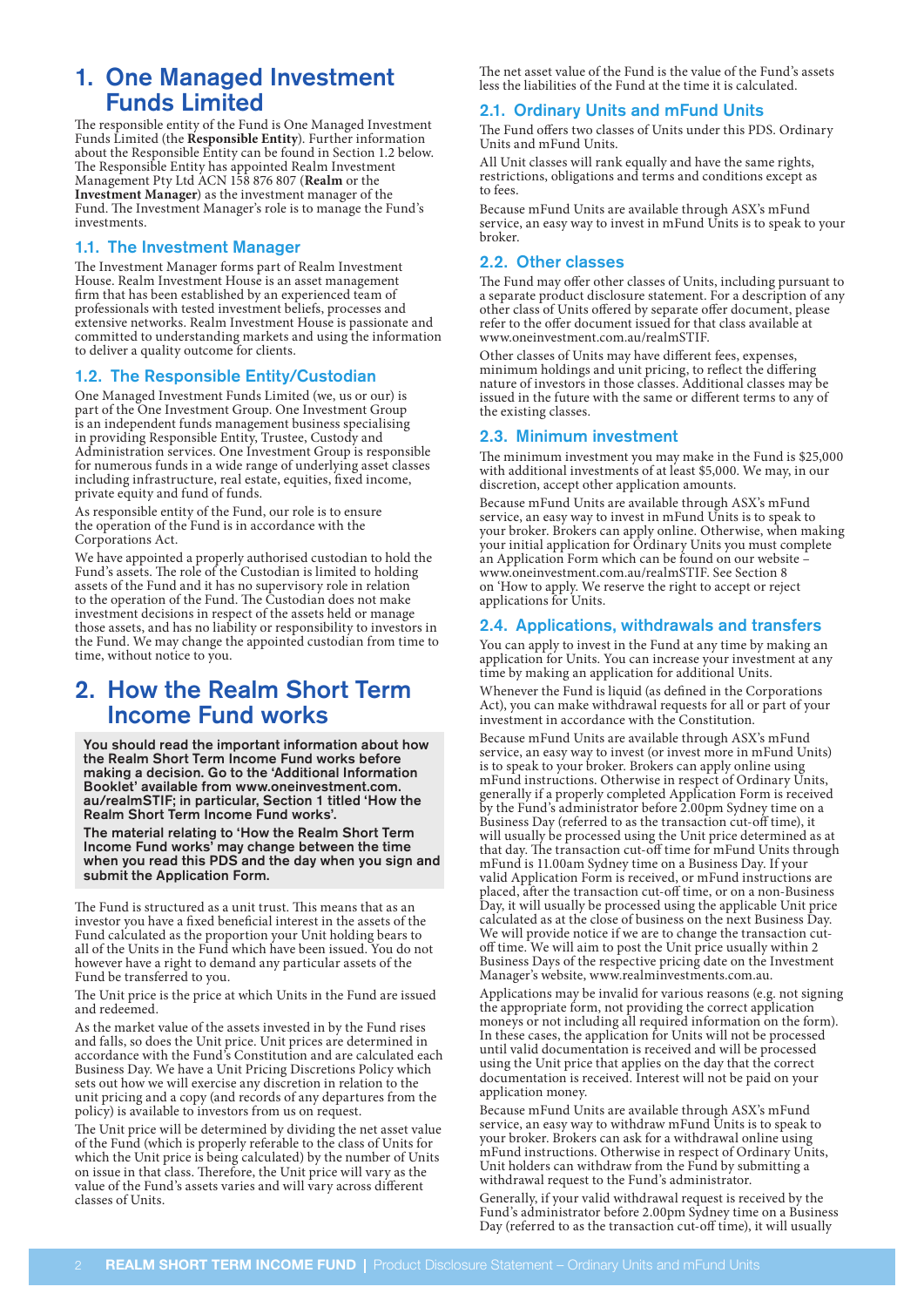be processed using the Unit price determined as at that day. The transaction cut-off time for mFund Units through mFund is 11.00am Sydney time on a Business Day. If your valid withdrawal request is received, or mFund instructions are placed, after the transaction cut-off time, or on a non-Business Day, it will usually be processed using the applicable Unit price calculated as at the close of business on the next Business Day. We will provide notice if we are to change the transaction cut-off time. Provided the Fund is liquid, valid withdrawal requests are expected to be satisfied within 4 Business Days of receipt by the Fund's administrator of your withdrawal request. Exceptions to this may see additional time required, but in any case no longer than 21 days after receipt of a valid withdrawal request.

If we receive requests for withdrawals over a rolling 7 day period with an aggregate value of more than 30% of the net asset value of the Fund, then we may (at our discretion) reduce each request on a pro rata basis so that only Units equal to 10% of the net asset value of the Fund (which is properly referable to the class of Units the subject of the withdrawal requests) are redeemed.

If this occurs, then any part of your withdrawal request that is not satisfied will be automatically held over to the next Business Day (until such Units are able to be redeemed). There is therefore a risk you may not be able to access all of your money when you make a withdrawal request.

If the Fund is illiquid (as defined in the Corporations Act), then you will only be able to withdraw your investment by accepting a periodic withdrawal offer made by us to all investors. Under the Corporations Act, the Fund is illiquid if less than 80% of its assets can reasonably be considered liquid (investment grade bank and corporate bonds, derivatives and cash are liquid assets). At the date of this PDS, the Fund is liquid and we believe the Fund will continue to be liquid. If the Fund becomes illiquid, then we will notify you in writing.

mFund Units can be bought and sold through your broker using the mFund service offered by the ASX. The mFund service is not like a stock exchange which matches buyers and sellers – Units are still issued and redeemed by us, but the process is easier and done through your broker.

To transfer mFund Units through mFund service, speak to your broker. To transfer Ordinary Units, complete a Transfer Form available from us and send the original to the Fund's administrator. You will receive confirmation when your transfer is processed. You may need to pay stamp duty on transfers.

### 2.5. Income distributions

A Unit entitles you to participate in any income generated from the assets of the Fund. The Fund expects to make distributions on a monthly basis. Subject to the Constitution, distributions (if any) will generally be paid within 14 Business Days after month end and generally within two months after 30 June.

Distributions are expected but not guaranteed and may not be payable for a number of reasons, such as the fixed income markets experiencing heightened volatility and losses being incurred by the Fund.

During the financial year, we will determine the income (if any) for the month to be distributed to the Unit holders, which will be based on an estimate of the distributable income for the whole of the financial year. The final distribution for the financial year (i.e., the distribution made two months after 30 June) will include the amount by which the distributable income (if any) for the financial year exceeds the aggregate of distributions to Unit holders previously made during the financial year.

In the event the amount distributed to you during a financial year exceeds the actual income of the Fund for that financial year, the excess amount paid to you will be classified as a capital distribution.

Unit holders have the option to reinvest the income and capital distributions back into Units in the Fund. You can make this election on the Application Form. If no election is made on the Application Form your distributions will be automatically re- invested in the Fund. Investors should be aware that there may be tax implications associated with the reinvestment of your income entitlement. Investors should obtain professional tax advice on this issue before investing in the Fund and make their own arrangements for any tax liabilities that arise. If you wish to change your election after submitting the Application Form, an election form can be obtained by contacting the Fund's administrator.

Investors should be aware that an investment in the Fund carries the risk that you may lose some or all of your investment (see Section 4). Distributions will not be paid by cheque.

# 3. Benefits of investing in the Realm Short Term Income Fund

You should read the important information about the benefits of investing in the Realm Short Term Income Fund before making an investment decision. Go to the 'Additional Information Booklet' available from [www.oneinvestment.com.au/realmSTIF](http://www.oneinvestment.com.au/realmSTIF); in particular, Section 2 titled 'Benefits of investing in the Realm Short Term Income Fund'.

The material relating to the benefits of investing in the Fund may change between the time when you read this PDS and the day when you sign and submit the Application Form.

### 3.1. Significant features

The Fund is an actively managed portfolio of high quality interest bearing securities that seeks to provide returns in excess of cash, whilst providing a high level of capital protection. Yield enhancement and interest rate strategies will be utilised by the Investment Manager with the goal of adding value to the portfolio.

### 3.2. Significant benefits

Investing in the Fund offers a range of benefits, including:

- **• Professional Management** Access to an experienced management team with a proven track record in managing interest bearing securities;
- **• Independence** Realm's investment team is independent from the issuers of the Fund's investments and does not receive conflicted remuneration;
- **• Exposure to investment opportunities** Access to investment opportunities individual investors would typically not have access to; and
- **• Information** Regular updates on your investment in the Fund including performance information, found at [www.realminvestments.com.au.](http://www.realminvestments.com.au)

# 4. Risks of managed investment schemes

You should read the important information about the risk of managed investment schemes before making a decision. Go to the 'Additional Information Booklet' available from [www.oneinvestment.com.au/realmSTIF;](http://www.oneinvestment.com.au/realmSTIF) in particular, Section 3 titled 'Risks of managed investment schemes'.

The material relating to risks of investing may change between the time when you read this PDS and the day when you sign and submit the Application Form.

All investments have some level of risk. Managed investment schemes invest in a range of asset classes, for example, cash, bonds, equities and property, each of which offer different levels of risk. The likely investment return and the level of risk of losing money differs among managed investment schemes depending on the underlying mix of assets. Typically, those assets with potentially the highest return (such as derivatives) also have the highest risk of losing money over the short term. Fixed income as an asset class exhibits its own unique risks and is impacted by market volatility as well as a cross-section of structural, regulatory and issuer-specific risks.

When considering investing in any managed investment scheme, it is important to understand that:

- the value of your investment will go up and down;
- returns are not guaranteed and the level of return will vary;
- you may lose some or all of your money;
- past performance is not an accurate predictor of future performance;
- laws affecting your investment in a managed investment scheme may change; and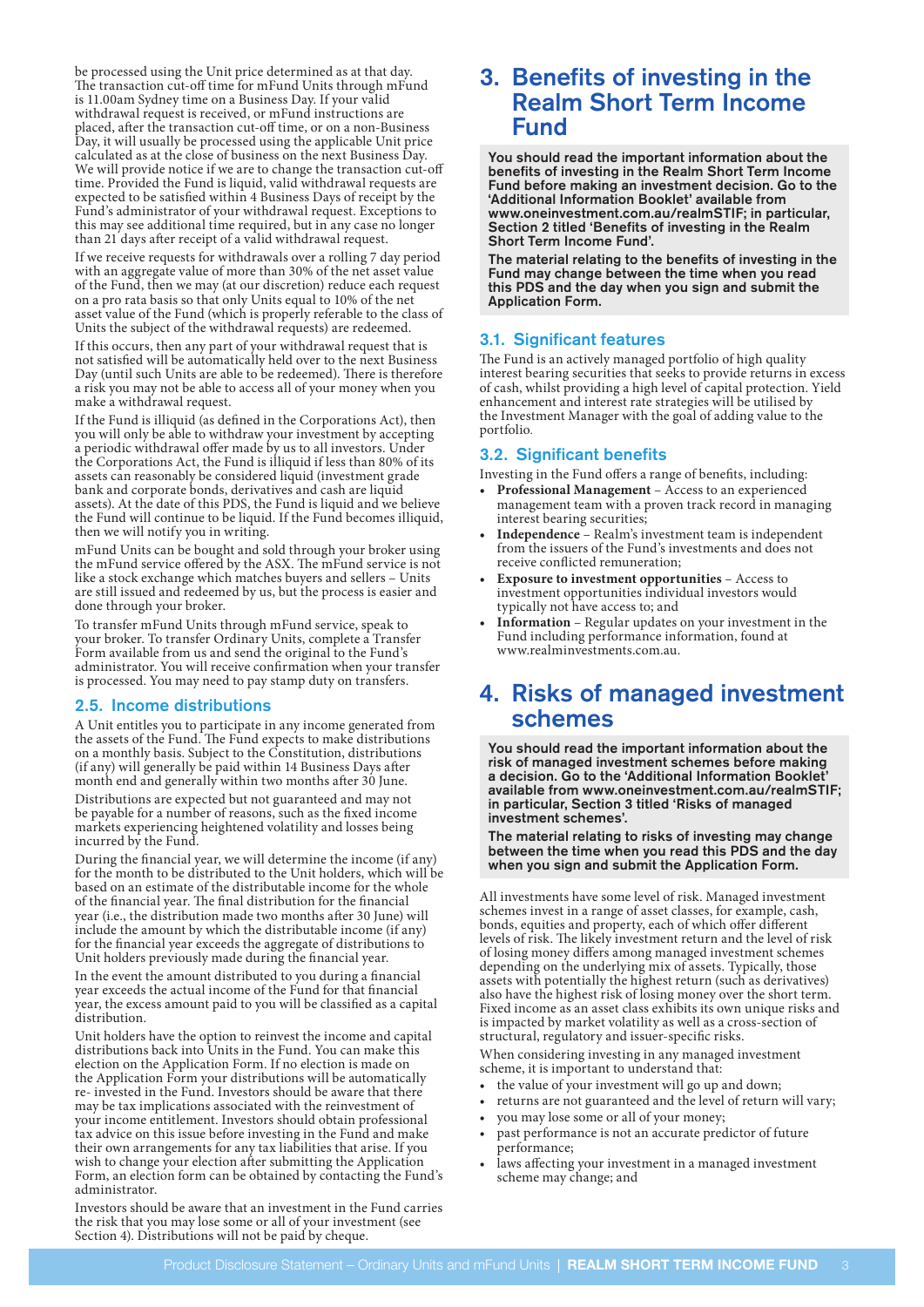• the appropriate level of risk for you will depend on a range of factors including your age, investment time frames, where other parts of your wealth are invested and how tolerant you are to the possibility of losing some or all of your money in some years.

When deciding whether to invest in this Fund, you must decide whether, given the nature of trading undertaken by the Investment Manager and the Fund's underlying investments, your financial situation permits you to participate in an investment that involves a low degree of risk. However as with all investments, there remains some risk that you may lose a substantial portion or even all of the money you invest in the Fund.

Some of the significant risks of an investment in the Fund are set out below:

- **• Market risk.** The value of the Fund's investments may fluctuate for a variety of reasons including changes in economic conditions, including but not limited to interest rates, inflation rates, employment conditions, competition, climate, technological developments, political and diplomatic events and trends, and tax laws can affect substantially and adversely the business and prospects of the Fund. None of these conditions are within our control, or the Investment Manager's, and no assurances can be given that such developments will be anticipated.
- **• Investment specific and counterparty risk.** The price of or return from a specific investment of the Fund may be affected by market risk (above) but also factors which are specific to that investment). With this Fund, there is risk of loss due to the failure of another party to a contract (the counterparty) to meet its obligations. Examples include where the issuer of a bond held by the Fund experiences financial difficulties. Substantial losses can be incurred if a counterparty fails to deliver on its contractual obligations.
- **• Strategy risk.** The Fund seeks to deliver returns through the investment cycle with a blended top down and bottom up approach, with a key emphasis on corporate debt. The nature of the strategy is such that loss could be incurred by virtue of errant asset allocation decisions or through errant security selection.
- **• Liquidity risk.** The Investment Manager expects the Fund will be liquid and able to process withdrawal requests in the ordinary course as described in Section 2.4. However, if we receive an abnormally high number of withdrawal requests or under abnormal or difficult market conditions some normally liquid assets may become illiquid, restricting our ability to sell them and to make withdrawal payments for investors without a potentially significant delay. There is therefore a risk you may not be able to access some or all of your money when you make a withdrawal request.
- **• Investment manager and key person risk.** Like other investment managers, the Investment Manager's approach directly impacts the value of and the performance of the Fund. There is no guarantee the Fund will achieve its performance objective or produce results that are positive. Changes in key personnel within the Investment Manager may also impact on the Fund's future return. With Realm, this key person risk is mitigated as the owners of the business have significant involvement in investment decisions for the Fund.
- **• Fund risk.** Risks associated with investing in the Fund include that the Fund could be closed and your money returned to you at the prevailing valuations at that time, and we or the Investment Manager could be replaced. There is also the risk that someone involved with your investment (even remotely) does not meet their obligations or perform as expected, assets may be lost, not recorded properly or misappropriated, laws may adversely change, insurers may not pay when expected, systems may fail or insurance may be inadequate. There is also a risk that investing in the Fund may give different results than investing individually because of income or capital gains accrued in the Fund and the consequences of investments and withdrawals by other investors.
- **• Interest rate risk.** The yield and face value of securities can be affected by interest rate movement. In instances where interest rates rise, the face value of certain fixed rate securities may decline. Equally in circumstances where interest rates decline the yield of certain floating rate securities will drop to reflect the floating rate nature of the yield. Equally longer term interest rate expectations have the ability to impact the value of longer dated fixed rate securities. The expectation of future rates is embodied in the "yield curve". The Investment Manager will not seek to utilise rates exposure as a source of outperformance; however, the Investment Manager may use derivatives to hedge the capital value of the Fund.
- **• Environmental, social and governance risk (ESG).** While details of Realm's approach to ESG issues is set out in Section 5 Realm does not take into account all labour standards, environmental, social and ethical considerations, and any assessment of what is or is not such a factor and should or need not be taken into consideration is subjective. Remember that this policy can change, and that investing having regard to such factors may not result in environmental, social or governance outcomes improving or desired investment outcomes being achieved. Investments may form part of the Fund even though they do not meet such standards.
- **• Information risk.** We are committed to ensuring that your information is kept secure and protected from misuse and loss and from unauthorised access, modification and disclosure. We use the internet in operating the Fund and may store records in a cloud system. If stored overseas, different privacy and other standards may apply there. The internet does not however always result in a secure information environment and although we take steps we consider reasonable to protect your information, we cannot absolutely guarantee its security.
- **• Currency and international risk.** The functional currency of the Fund is Australian dollars. The Fund may invest in assets denominated in other currencies. If their value changes relative to the Australian dollar, the value of the investments of the Fund may change. The Investment Manager may hedge this risk or leave the Fund exposed to currency movements. International exposure can bring different risks to bear as well as exchange rate risk, including risks relating to the other economies and, political environment and laws.

# 5. How we invest your money

You should read the important information about how we invest your money before making a decision. Go to the 'Additional Information Booklet' available from [www.oneinvestment.com.au/realmSTIF;](http://www.oneinvestment.com.au/realmSTIF) in particular, Section 4 titled 'How we invest your money'.

The material relating to how your money is invested and the Investment Manager's philosophy may change between the time when you read this PDS and the day when you sign and submit the Application Form.

**You should consider the likely investment return, the risk and your investment timeframe when choosing an investment in the Fund.**

The Realm Short Term Income Fund will invest in a portfolio of Australian and New Zealand originated debt securities issued by major banks, their subsidiaries and other authorised deposit taking institutions which could be denominated in currencies other than the Australian and NZ dollar, for example the US dollar.

The Fund will invest in debt instruments issued by the following Authorised Deposit-taking Institutions and corporate issuers:

- ANZ & its subsidiaries
- CBA & its subsidiaries
- NAB & its subsidiaries
- Westpac & its subsidiaries
- Other Australian and New Zealand Deposit-taking Institutions which the Investment Manager considers reputable
- Corporate Debt issuers
- Secured Funding and Securitised Debt
- Cash & Negotiable Certificate of Deposits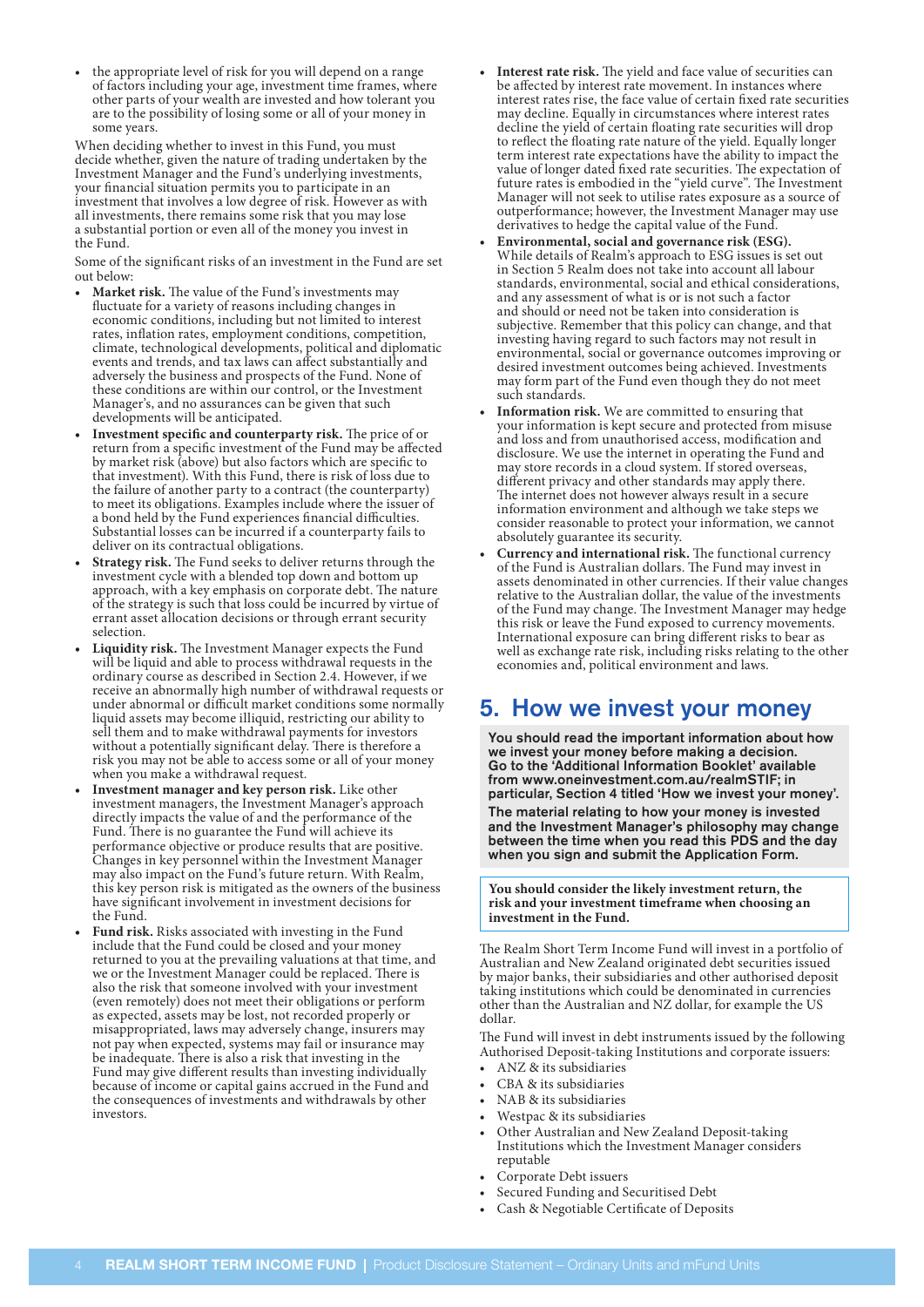All of the Fund will be targeted at investment grade assets: see below for details.

As part of the investment process the Realm Investment House intends to consider environmental, social and governance (**ESG**) issues, as outlined in the Realm Responsible Investment Policy (**RRIP**) in investment considerations.

The RRIP contains sector exclusions to: Weapons, Tobacco, Animal Cruelty, Pornography and Human Rights abuses; and restricts the Fund from investing more than 2.5% of the portfolio in indirect exposures to: mining, fossil fuels, nonrenewable and nuclear energy, alcohol and gambling.

The types of ESG in the RRIP that may be taken into account include:

- **• environmental**: weather, pollution and environmental disruption, sustainability, and associated reputational and brand risks,
- **• social**: political stability, human rights issues, privacy and cyber-security, impact on local communities, health and safety, and associated reputational and brand risks, and
- **• governance**: board composition, risk management trackrecord, legal and compliance track-record, history of prosecutions, management remuneration, distribution of equity, and associated reputational and brand risks.

Derivatives may be used as a risk management tool (such as managing or hedging the effect of interest rate or foreign currency movements). All derivative positions will be fully funded and will not use leverage when fully exposing and backing the derivative position.

The Investment Manager's approach for the Fund embraces the philosophy that best practice management combines a complete top down assessment of key macro and regulatory drivers supported by a bottom up process which provides a ground level market view of issuers and their markets.

All of the Fund will be targeted at investment grade assets. These are assets which are considered entities and/or securities that have an internal or external credit rating of BBB- or higher. Issuers of investment grade securities are considered to have a strong capacity to meet their payment obligations (although no guarantee can be given about this matter).

The Fund's returns will be driven by the Investment Manager's relative value assessment around sector allocation as well as security selection. This relative value screen is embedded in the top down portion of the Investment Manager's process.

# **Realm Short Term Income Fund**

**Investment**  The Realm Short Term Income Fund seeks to **return objective** produce a return (net of fees) that exceeds the total return of the RBA Overnight Cash Rate by 1.50%-2.00% p.a. over rolling three-year periods.

> Note this investment return objective is not a forecast. It is merely an indication of what the Fund aims to achieve over the medium term on the assumption that credit markets remain relatively stable throughout the investment term. The Fund may not be successful in meeting this objective. Returns are not guaranteed.

| Mix of                         |                                                 | Range            |                     |
|--------------------------------|-------------------------------------------------|------------------|---------------------|
| assets<br>classes <sup>1</sup> |                                                 | <b>Permitted</b> | Target <sup>2</sup> |
|                                | Cash & Negotiable<br>Certificate of<br>Deposits | 10% to 100%      | 10%                 |
|                                | Subordinated Debt                               | 0% to 20%        | 15%                 |
|                                | Asset Backed<br>Securities <sup>4</sup>         | 0% to 30%        | 25%                 |
|                                | Bank issued and<br>corporate bonds              | 0% to 40%        | 20%                 |
|                                | <b>Short Dated</b><br>Liquidity <sup>5</sup>    | 0% to 60%        | 30%                 |

#### **Minimum suggested investment**  3 months or more

| IIIVESUIIEIIL<br>time frame |                                                                                                                                                                                                                                                                                |
|-----------------------------|--------------------------------------------------------------------------------------------------------------------------------------------------------------------------------------------------------------------------------------------------------------------------------|
| Summary                     | Low                                                                                                                                                                                                                                                                            |
| risk level                  | The Fund will primarily be invested within<br>investment grade debt assets, however a<br>portion of the Fund will be invested within<br>sectors that do tend to experience higher<br>volatility. On balance, the Investment Mana<br>believes the Fund will expose the investor |

nager. believes the Fund will expose the investor to a low level of risk. This could be summarised as being below the risk and volatility of equities, but similar that of high grade corporate debt.

However as with all investments, there remains some risk that you may lose some or all of your capital.

- 1. The primary assets classes are unlisted but it does not prohibit the Fund investing in other asset classes in various currencies (including listed securities) where the Investment Manager believes it is appropriate and in the best interests of investors. The Fund will also use derivatives for the purpose of hedging interest rate and foreign currency exposures within the Fund.
- 2. While the Investment Manager intends that the asset mix of the Fund will be within the target ranges, there are times when the asset mix will fall outside of the target ranges.
- 3. Exposures may take the form of units in both registered and unregistered managed investment schemes, notes or securities.
- 4. Total Asset Backed Securities exposure is 60% across both Asset Backed Securities and Short Dated Liquidity.
- 5. Short Dated Liquidity means: For Bank Issued and Corporate Bonds – Senior, investment grade, not subject to call risk and maturing in less than 12 months.

Asset Backed Securities – AAA rated, senior in the capital structure, not subject to call risk and have an expected weighted average life of less than 12 months.

The Fund will limit its overall credit duration to no more than 1.5 years. No individual asset shall have an expected credit duration of longer than 3.5 years.

The trading strategies, investment asset classes and systems utilised by the Fund may be revised significantly from time to time without notice to you as a result of ongoing research and development. If there are significant and material changes to the investment strategy or asset mix, we will notify you via our normal investor communication.

# 6. Fees and costs

# DID YOU KNOW?

Small differences in both investment performance and fees and costs can have a substantial impact on your long term returns.

For example, total annual fees and costs of 2% of your fund balance rather than 1% could reduce your final return by up to 20% over a 30 year period (for example, reduce it from \$100,000 to \$80,000).

You should consider whether features such as superior investment performance or the provision of better member services justify higher fees and costs.

You may be able to negotiate to pay lower contribution fees and management costs where applicable. Ask the fund or your financial adviser.

# TO FIND OUT MORE

If you would like to find out more, or see the impact of the fees based on your own circumstances, the Australian Securities and Investments Commission website [www.moneysmart.gov.au](http://www.moneysmart.gov.au) has a managed funds fee calculator to help you check out different fee options.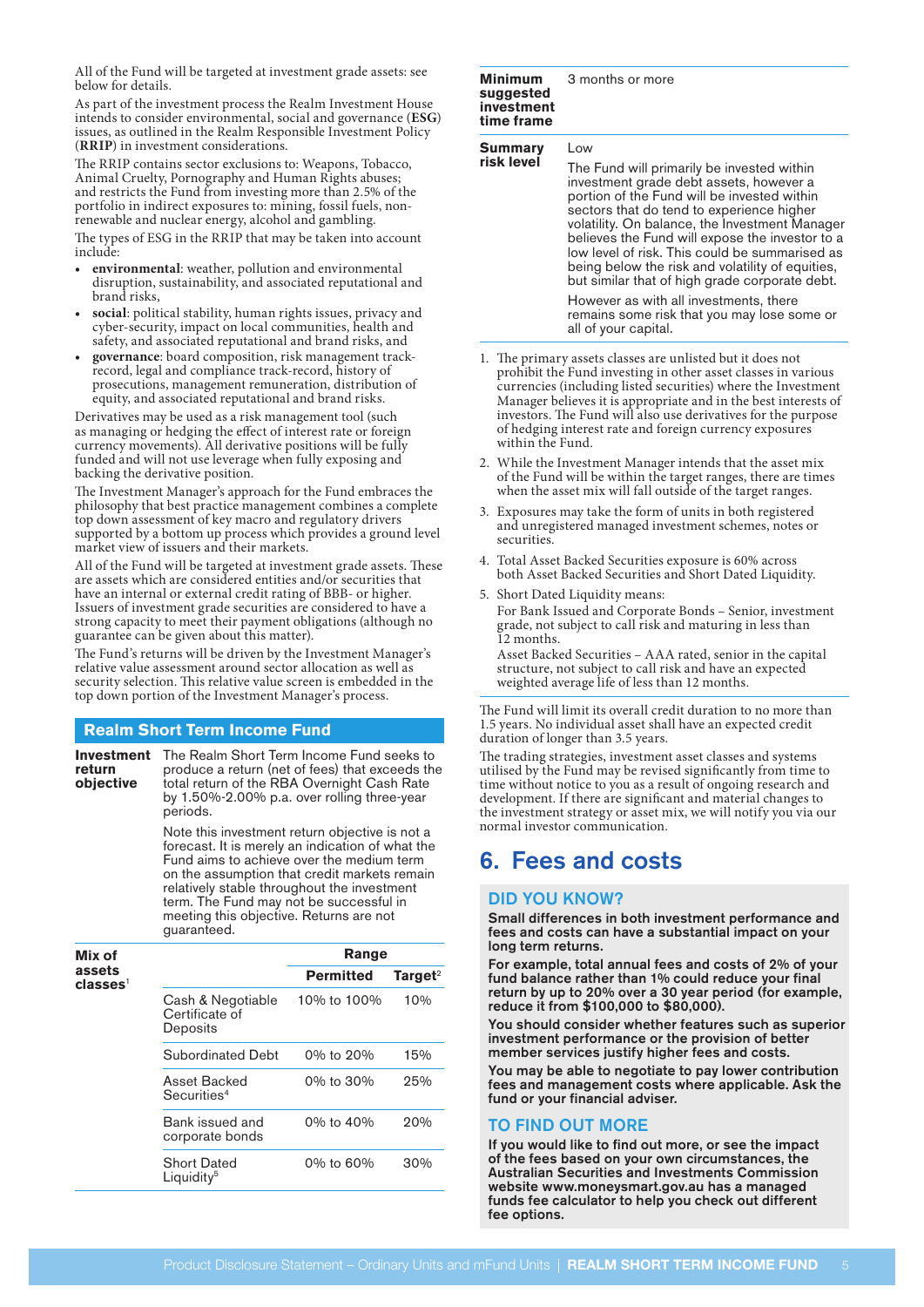This PDS shows fees and other costs that you may be charged. These fees and costs may be deducted from the money you invest, from the returns on your investment or from the Fund's assets as a whole. Taxes are set out in another part of this document. You should read all the information about fees and costs because it is important to understand their impact on your investment and may be used to compare costs between different simple managed investment schemes.

We may change the amount of fees and costs at any time without your consent. Some fees increase in line with indexes and this is described below. In all other cases, if we decide to increase fees and costs, you will be given 30 days' prior written notice.

The fees set out in the table below are inclusive of GST and net of applicable RITC.

Unless otherwise specified, all dollar amounts are Australian dollars.

| <b>Realm Short Term Income Fund</b>                                |                                                                                            |                                                                           |  |
|--------------------------------------------------------------------|--------------------------------------------------------------------------------------------|---------------------------------------------------------------------------|--|
| <b>Type of</b><br>fee or cost                                      | <b>Amount</b><br>(applicable to<br><b>Ordinary Units)</b>                                  | <b>Amount</b><br>(applicable to<br>mFund Units)                           |  |
| Fees when your money moves in or out of the Fund                   |                                                                                            |                                                                           |  |
| <b>Establishment fee</b>                                           | Nil                                                                                        | Nil                                                                       |  |
| <b>Contribution fee</b>                                            | Nil                                                                                        | Nil                                                                       |  |
| Withdrawal fee                                                     | Nil                                                                                        | Nil                                                                       |  |
| Exit fee                                                           | Nil                                                                                        | Nil                                                                       |  |
| <b>Management costs</b>                                            |                                                                                            |                                                                           |  |
| The fees and costs for managing your investment                    |                                                                                            |                                                                           |  |
| <b>Investment</b><br><b>Management</b><br>Fee                      | A management<br>fee of 0.3075%<br>pa of the Gross<br><b>Ordinary Value</b>                 | A management<br>fee of 0.3634%<br>pa of the Gross<br>mFund Value          |  |
| <b>Expenses</b>                                                    | <b>Estimated at</b><br>no more than<br>0.0950% pa<br>of the Gross<br><b>Ordinary Value</b> | Estimated at<br>no more than<br>0.0950% pa<br>of the Gross<br>mFund Value |  |
| <b>Indirect costs</b>                                              | Nil                                                                                        | Nil                                                                       |  |
| <b>Service fees</b>                                                |                                                                                            |                                                                           |  |
| <b>Switching fee</b><br>The fee for changing<br>investment options | Nil                                                                                        | Nil                                                                       |  |

You should read the important information about fees and costs before making a decision to invest in either mFund Units or Ordinary Units in the Fund. Go to the 'Additional Information Booklet' available from [www.oneinvestment.com.au/realmSTIF](http://www.oneinvestment.com.au/realmSTIF) in particular, Section 5 titled 'Additional explanation of Fees and costs'. The material relating to fees and costs may change between the time when you read this PDS and the day when you acquire the product.

# 6.1. Examples of annual fees and costs

This first table below gives an example of how the fees and costs for this Fund can affect your investment over a one-year period if you only hold Ordinary Units. You should use this table to compare this product with other managed investment products.

| <b>Example</b><br><b>Realm Short</b><br><b>Term Income</b><br><b>Fund</b><br><b>Ordinary Units</b> | Balance of \$50,000 including a<br>contribution of \$5,000 during<br>the year |                                                                                                               |  |
|----------------------------------------------------------------------------------------------------|-------------------------------------------------------------------------------|---------------------------------------------------------------------------------------------------------------|--|
| <b>Contribution fee</b>                                                                            | Nil                                                                           |                                                                                                               |  |
| <b>PLUS</b><br><b>Investment</b><br><b>Management</b><br>Fee                                       | 0.3075% pa<br>of the Gross<br><b>Ordinary Value</b>                           | For every \$50,000<br>you have in Ordinary<br>Units in the Fund<br>you will be charged<br>\$153.75 each year. |  |

| <b>PLUS</b><br><b>Expenses</b>           | Estimated at<br>no more than<br>$0.0950%$ pa<br>of the Gross<br><b>Ordinary Value</b>                                                                                                                                                                                                                                                                                                                                                             | For every \$50,000<br>you have in Ordinary<br>Units in the Fund you<br>will be charged up to<br>\$47.50 each year. |
|------------------------------------------|---------------------------------------------------------------------------------------------------------------------------------------------------------------------------------------------------------------------------------------------------------------------------------------------------------------------------------------------------------------------------------------------------------------------------------------------------|--------------------------------------------------------------------------------------------------------------------|
| <b>PLUS</b><br><b>Indirect Costs</b>     | Nil                                                                                                                                                                                                                                                                                                                                                                                                                                               | For every \$50,000<br>you have in Ordinary<br>Units in the Fund you<br>will be charged nil<br>each year.           |
| <b>EQUALS</b><br><b>Cost of the Fund</b> | If you had an investment of \$50,000 at<br>the beginning of the year and you put in<br>an additional \$5,000 during that year,<br>you will be charged fees from \$201.25<br>to \$221.38 (depending on the time<br>during the year when you make the<br>additional contribution) each year.<br>Additional charges will depend on the<br>transaction costs of the year and any<br>adviser service fee you negotiate with<br>your financial adviser. |                                                                                                                    |

This second table below gives an example of how the fees and costs for this Fund can affect your investment over a one-year period if you only hold mFund Units. You should use this table to compare this product with other managed investment products.

| <b>Example</b><br><b>Realm Short</b><br><b>Term Income</b><br>Fund<br>mFund Units | <b>Balance of \$50,000 including a</b><br>contribution of \$5,000 during<br>the year                                                                                                                                                                                                                                                                                                                                                              |                                                                                                            |
|-----------------------------------------------------------------------------------|---------------------------------------------------------------------------------------------------------------------------------------------------------------------------------------------------------------------------------------------------------------------------------------------------------------------------------------------------------------------------------------------------------------------------------------------------|------------------------------------------------------------------------------------------------------------|
| <b>Contribution fee</b>                                                           | Nil                                                                                                                                                                                                                                                                                                                                                                                                                                               |                                                                                                            |
| <b>PLUS</b><br>Investment<br>Management<br>Fee                                    | 0.3634% pa<br>of the Gross<br>mFund Value                                                                                                                                                                                                                                                                                                                                                                                                         | For every \$50,000<br>you have in mFund<br>Units in the Fund<br>you will be charged<br>\$181.70 each year. |
| <b>PLUS</b><br><b>Expenses</b>                                                    | Estimated at<br>no more than<br>$0.0950%$ pa<br>of the Gross<br>mFund Value                                                                                                                                                                                                                                                                                                                                                                       | For every \$50,000<br>you have in mFund<br>Units the Fund you<br>will be charged<br>\$47.50 each year.     |
| <b>PLUS</b><br><b>Indirect Costs</b>                                              | Nil                                                                                                                                                                                                                                                                                                                                                                                                                                               | For every \$50,000<br>you have in mFund<br>Units in the Fund you<br>will be charged nil<br>each year.      |
| <b>EQUALS</b><br>Cost of the<br>Fund                                              | If you had an investment of \$50,000 at<br>the beginning of the year and you put in<br>an additional \$5,000 during that year,<br>you will be charged fees from \$229.20<br>to \$252.12 (depending on the time<br>during the year when you make the<br>additional contribution) each year.<br>Additional charges will depend on the<br>transaction costs of the year and any<br>adviser service fee you negotiate with<br>your financial adviser. |                                                                                                            |

### 6.2. Changes to fees

The fees and costs may change subject to the maximum limits specified in the Fund's Constitution. Fees and costs may only change after prior notice is given. Reasons might include changing economic conditions and changes in regulation. Investors will be advised of changes to fees and costs at least 30 days prior to the changes taking effect, allowing time for a withdrawal option to be executed if desired.

You should read the important information about fees and costs before making a decision. Go to the 'Additional Information Booklet' available from [www.oneinvestment.com.au/realmSTIF](http://www.oneinvestment.com.au/realmSTIF) in particular, Section 5 titled 'Additional explanation of Fees and costs'. The material relating to the fees and costs may change between the time when you read this PDS and the day when you acquire the product.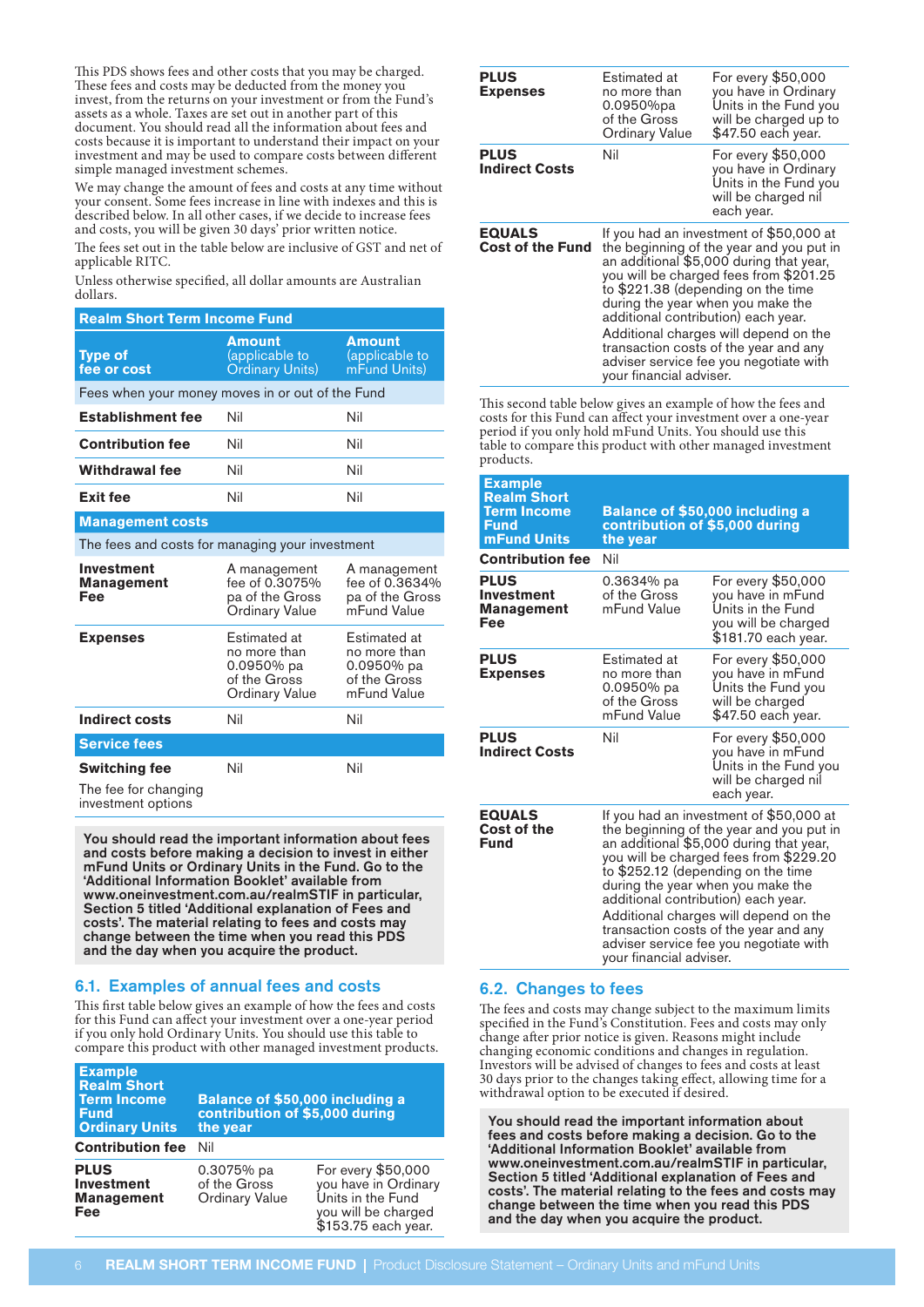# 6.3 Fees paid to a financial adviser or broker

**If you have a financial adviser or broker, then you may also have to pay additional fees to your adviser or broker.** Fees may be payable to your broker for accessing the Fund through mFund. These fees may be charged when you apply for mFund Units in the Fund or withdraw mFund Units from the Fund through mFund. Details of those fees should be set out in the Statement of Advice or Financial Services Guide given to you by your adviser or broker.

*Warning:* additional fees may be paid to the "approved participants" in ASX's mFund service, such as a broker. For example your broker may charge you a fee to help you buy or sell Units through mFund: you should consider the relevant Financial Services Guide for details.

The fee may for example be a fixed cost per application (for example, \$25) or could be an amount calculated on the amount you are buying or selling (if for example this was 0.25% and you invested \$10,000, the broking cost would be \$25).

# 7. How managed investment schemes are taxed

You should read the important information about taxation before making a decision. Go to the 'Additional Information Booklet' available from [www.oneinvestment.com.au/realmSTIF](http://www.oneinvestment.com.au/realmSTIF); in particular, Section 6 titled 'Taxation'.

The material relating to taxation may change between the time when you read this PDS and the day when you sign and submit the Application Form.

The Fund will typically distribute all its taxable income each year so the Fund is not required to pay tax. As a Unit holder, you will be assessed for your share of any tax on any income and capital gains generated by the Fund, even if your income entitlement is not paid to you but reinvested back into the Fund. In normal circumstances, you should expect that some income and/or capital gains will be generated each financial year. The Fund will not generally pay tax on behalf of Unit holders.

You will be issued with a taxation statement annually, which sets out relevant taxation information.

# 8. How to apply

Because mFund Units will be available through ASX's mFund service, an easy way to invest in mFund Units is to speak to your broker. mFund is a managed fund settlement service that uses CHESS, the ASX's electronic settlement service. When and while the Units are admitted as an mFund product, you may apply for Units and make withdrawal requests through mFund using your ASX Broker. The mFund Settlement Service does not facilitate on-market buying and selling between investors. The Units settled through the mFund Settlement Service are issued and redeemed by us.

Otherwise, to make an investment into the Fund simply complete the Application Form and send it to the Fund's administrator. Please refer to the Application Form for the address of the Fund's administrator and lodgement details. Payment may be made by cheque or by electronic funds transfer. Please refer to the Application Form for details.

Generally, if your valid Application Form is received by the Fund's administrator before 2.00pm Sydney time on a Business Day (referred to as the transaction cut-off time), it will usually be processed using the Unit price determined as at that day. The transaction cut-off time for mFund Units through mFund is 11.00am Sydney time on a Business Day. If your valid Application Form is received, or mFund instructions are placed, after the transaction cut-off time, or on a non-Business Day, it will usually be processed using the applicable Unit price calculated as at the close of business on the next Business Day. We will provide notice if we are to change the transaction cutoff time. Under the Constitution, the Responsible Entity has absolute discretion to accept or reject any application for Units without giving a reason for the decision.

# 8.1. Cooling-off

A 14-day cooling-off period applies to your investment. Your cooling-off period commences on the earlier of:

- the date you receive confirmation of your transaction; and
- the end of the fifth business day after we issue your Units to you.

If you tell us in writing during your cooling-off period you want to withdraw your investment, then we will return your money to you and no fees will apply. However, if your Units have already been issued to you, then they will be redeemed at the Unit price on the day of the redemption which may be different (higher or lower) to the price at which they were issued. There may also be some tax consequences which arose during the holding period (however brief).

If you are a Wholesale Client, the cooling-off period is not available to you.

### 8.2. Complaints

The Responsible Entity takes complaints seriously and aims to resolve all complaints as quickly as possible. In the first instance, if you have a complaint, then you should notify the Responsible Entity immediately using the following contact details:

| Address: | Level 16<br>Governor Macquarie Tower<br>1 Farrer Place Sydney NSW 2000 |
|----------|------------------------------------------------------------------------|
| Phone:   | 02 8277 0000                                                           |
| Post:    | Complaints Officer<br><b>PO Box R1471</b><br>Royal Exchange NSW 1225   |
| Email:   | complaints@oneasset.com.au                                             |

Once the Responsible Entity receives a complaint, the Responsible Entity will acknowledge it as soon as practicable and investigate the complaint with a view to resolving it and responding as soon as possible.

If you are an investor in the Fund (including indirectly through an investor directed portfolio service) and you are not satisfied with the Responsible Entity's response, then you can refer your complaint to the Australian Financial Complaints Authority, an external complaints handling body of which we are a member. The role of this body is to provide you a free and independent assessment of your complaint. The Australian Financial Complaints Authority can be contacted as follows:

| Website: | www.afca.org.au                                                                                    |
|----------|----------------------------------------------------------------------------------------------------|
| Email:   | info@afca.org.au                                                                                   |
| Phone:   | 1800 931 678 (free call)                                                                           |
|          | In writing to: Australian Financial Complaints Authority<br>GPO Box 3, Melbourne<br>Victoria 3001. |

Time limits may apply to complain to AFCA and so you should act promptly or otherwise consult the AFCA website to find out if or when the time limit relevant to your circumstances expires.

AFCA is independent of us and the Investment Manager. AFCA does have some rules which may change from time to time, including that the claim involved must generally be under a certain financial amount – current details can be obtained from [www.afca.org.au.](http://www.afca.org.au)

# 9. Additional information

# 9.1. Related party transactions and conflicts of interest

In our position as responsible entity of the Fund we may from time to time face conflicts between our duties to the Fund, our duties to other funds we manage and our own interests. We will manage any conflicts in accordance with our conflicts of interest policy, the Constitution, ASIC policy, ASX rules and the law.

We may from time-to-time enter into other transactions with related entities. All transactions will be effected at market rates or at no charge, and in accordance with the Corporations Act.

We are authorised under the Fund's Constitution to appoint any third party (including a related entity) to perform the duties we are authorised to perform as responsible entity of the Fund, including for example in respect to administration and registry services. For the avoidance of doubt, we may change any appointed third party from time to time, without notice to you.